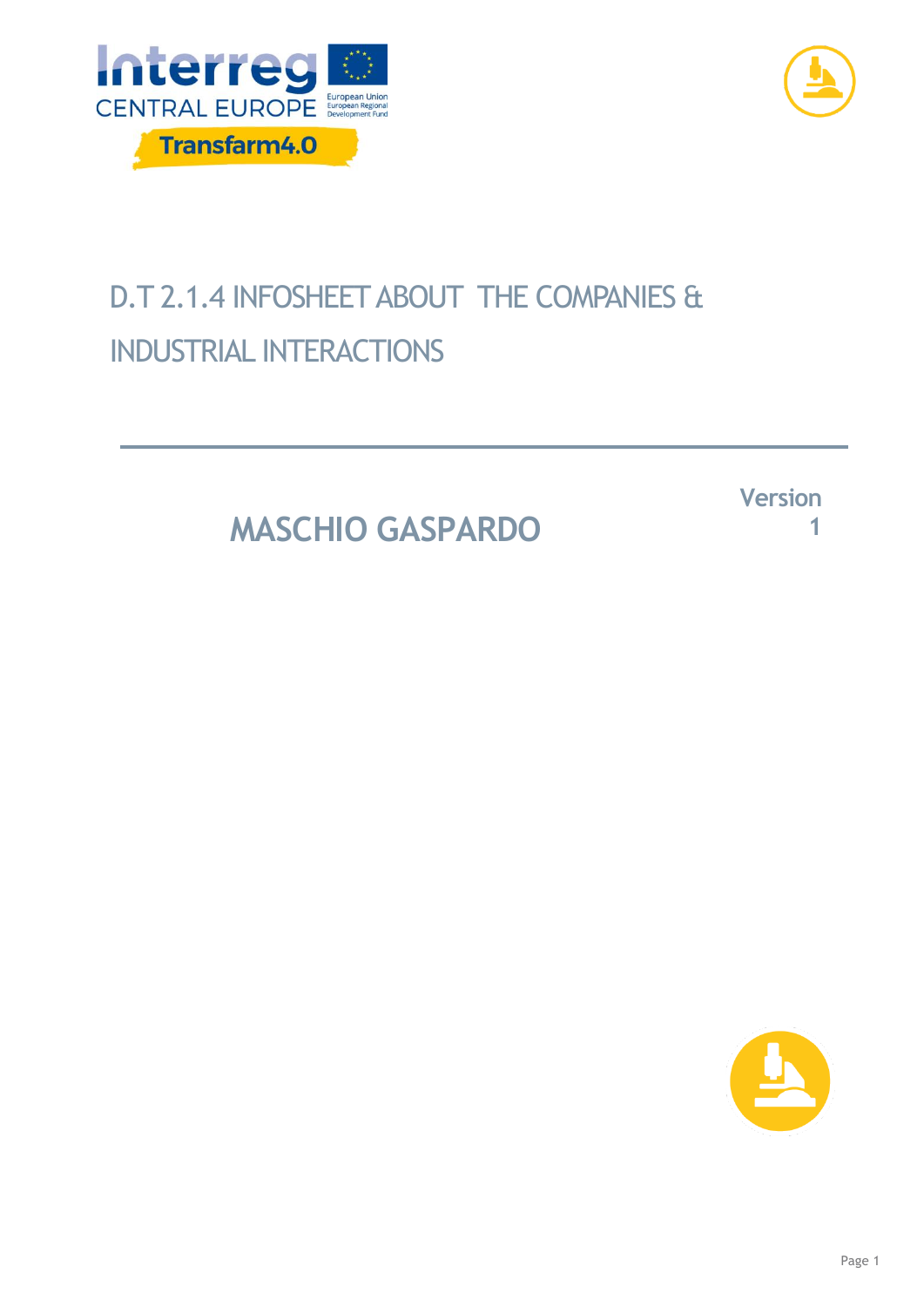



Maschio Gaspardo is an international manufacturing group based on the Veneto region, leader in the production of agricultural equipment for tillage, seeding, crop care, green maintenance and hay

making. A quick history of the company: in 1964 the Maschio brothers established their business, in ten years from a small scale business they shifted to major industrial production site. Between 1994 and 2017 the company acquired Gaspardo seminatrici, a business specialized on the seed-drills production, Officine Meccaniche Feraboli, a firm renowned for its hay making equipment, Unigreen a company specialized in sprayers and Moro a company that produces plows. From 2003 the company has gone international and today it has 8 production plants, 5 in Italy and 3 abroad in Romania, India and China.

| 1964                                             | 1994                                                  | 2013                   | 2014             | 2017           |
|--------------------------------------------------|-------------------------------------------------------|------------------------|------------------|----------------|
| <b>TILLAGE &amp;</b><br><b>GREEN MAINTENANCE</b> | <b>SEEDING &amp; PLANTING</b><br><b>FERTILIZATION</b> | <b>CROP PROTECTION</b> | <b>HAYMAKING</b> | <b>PLOWING</b> |
|                                                  |                                                       |                        |                  |                |

**MASCHIO** foundation in the Casetta delle Frese and the first CL tiller with side gear transmission

**GASPARDO** becomes part of **MASCHIO Group** 

**UNIGREEN becomes** part of the MASCHIO **GASPARDO Group** 

**FERABOLI** is purchased, a historic Group obtains control company from Cremona operating in MECCANICA, a historic haymaking sector

MASCHIO GASPARDO of MORO PIETRO company operating in plowing sector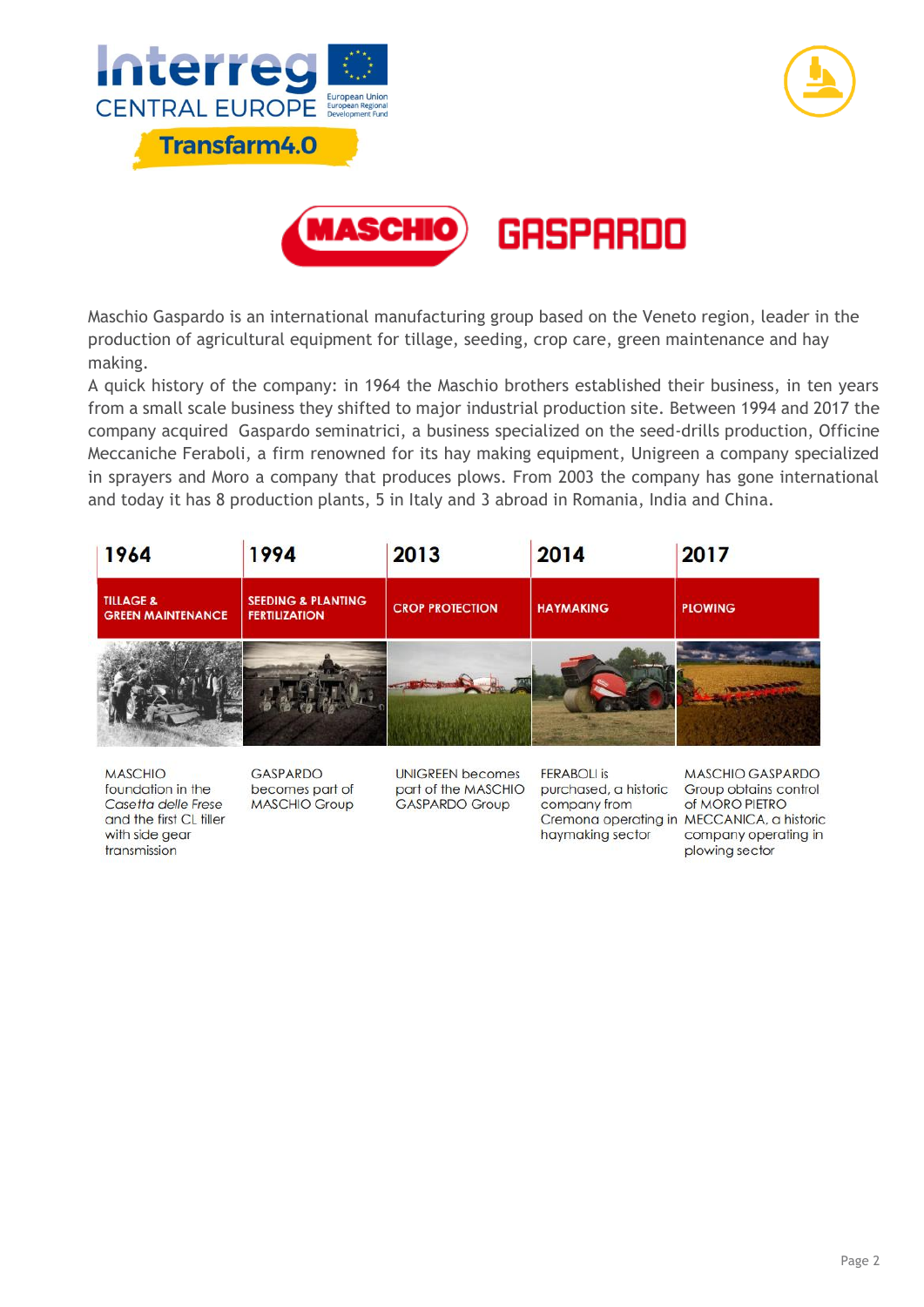



Maschio Gaspardo nowadays produce around 70.000 machinery per year, during the company development Maschio Gaspardo widened its product range and today they are able to cover all crop cycle, main products are:

- Plows
- Rotary tillers
- Tillage equipment
	- Seed drills
		- Sprayers
- Hay making equipment

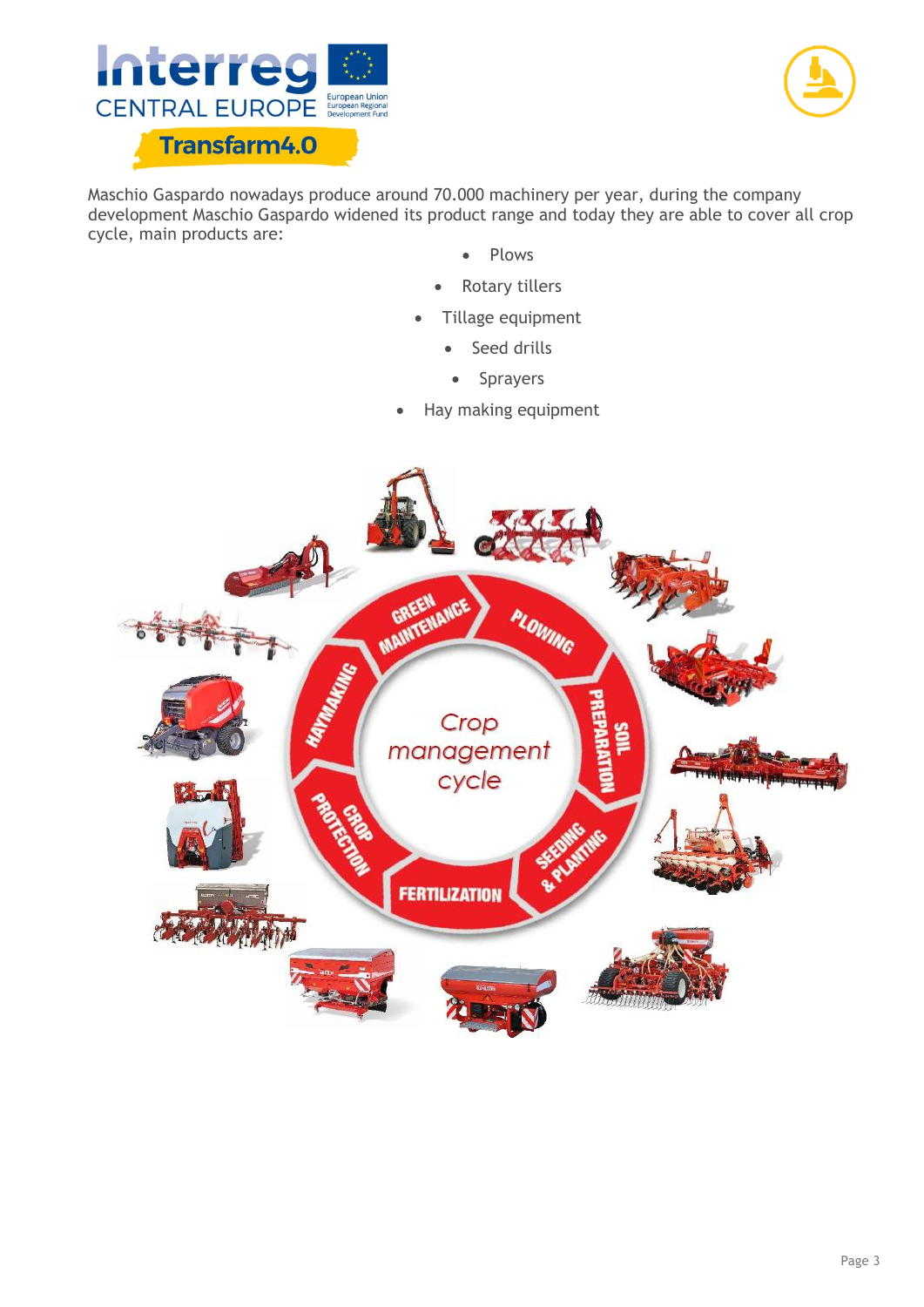



Maschio Gaspardo is involved in the Interreg Central Europe project Transfarm 4.0 as technology provider for the Proximal & Remote sensing pilot action. It cooperates with CREA Council for Agricultural Research and Economic Research Centre for Viticulture and Oenology, University of Maribor, Ae-Robo (advanced manufacturing industrial Slovenian cluster), T2I, Technology Transfer and Innovation, Italian cluster.

The goal of the pilot is to test and bring to the market an innovative solution for the application of pesticides in vineyards or orchards, based on a VRA mistblower implemented via canopy-volume sensors able to determinate in real-time the presence and the amount of canopy to treat with, as consequence, the reduction of pesticides drifts.

Maschio-Gaspardo provides a mistblower specifically designed for VSP trellis systems, it has 8 or 10 nozzles adjustable in height and tilt, allowing an effective penetration of the mist in the canopy.

The prototype is based on their product "TURBO TEUTON P POLIPO", implemented with an innovative "Solenoid assisted check valve" for every nozzle that can be controlled with a control unit to adjust the duty cycle varying the amount of liquid and keeping the circuit pressure constant. This implement will be connected with a system developed by the University of Maribor and the Slovenian cluster AE-ROBO that estimate the canopy volume by means of a stereocamera and a lidar apparatus, and provide the data to the control unit to adapt the duty cycle of the valves according to the prescripted mist volume. The whole system developed by the industrial partners has been designed to be as simple and economic as possible in order to supply a user-friendly solution to the farmer to improve its farming sustainability.